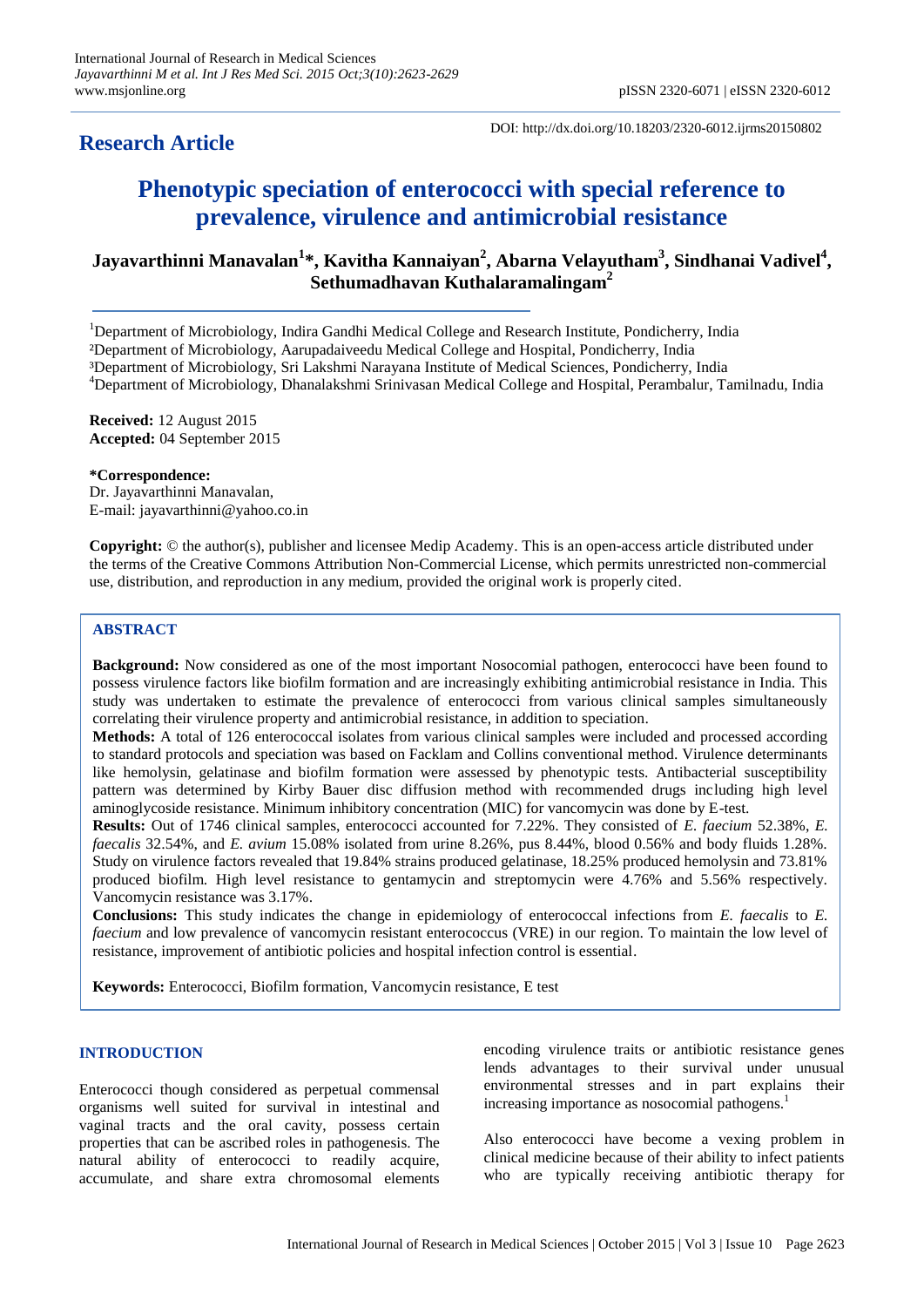unrelated underlying illness. Moreover, the acquisition of high level aminoglycoside resistance and vancomycin resistance has limited the therapeutic options available and infections have become extremely difficult to manage.<sup>2</sup> They also show intrinsic resistance to a number of commonly used antibiotics particularly the cephalosporins.<sup>3</sup> The ability of enterococci to cause disease is an intrinsic property of the organism or possibly subpopulations within enterococcal species. By altering endogenous bacterial flora, antibiotic therapy promotes increased colonization by antibiotic-resistant organisms. Therefore, antibiotic resistance and intrinsic virulence both contribute to disease, but in separate and complementary ways. $<sup>1</sup>$ </sup>

A number of studies had determined the prevalence of enterococci in India.<sup>4,5</sup> However, only a very few studies focused on the prevalence of virulence factors of enterococci. This study was conducted to analyze the prevalence of *Enterococcus* species in various specimens and to correlate the virulence factors like gelatinase production, hemolysin production, and biofilm formation with antimicrobial resistance, in specific, vancomycin resistance and high level aminoglycoside resistance to guide infection control practices.

## **METHODS**

All the heterogeneous clinical samples received by the Department of Microbiology in Aarupadai Veedu Medical College and Hospital, Puducherry, for a period of one year, from March 2010 to February 2011 in which enterococci was isolated were included in the study. A total of 126 *Enterococcus* species was isolated from various clinical samples. The genus *Enterococcus* was confirmed by Gram stain, i.e. gram positive cocci in pairs and short chains, esculin hydrolysis, hydrolysis of Lpyrrolidonyl-β-napthylamide (PYR) test and salt tolerance.<sup>2</sup> Enterococcal strains were further identified to species level by using conventional physiological tests devised by Facklam and Collins.<sup>6</sup>

## *Test for virulence factors:*

Production of gelatinase was assessed by the ability of the enterococci to liquefy gelatin.<sup>7</sup> Hemolysin production was measured by the macroscopic appearance of complete zone of hemolysis (beta hemolysis) in blood agar plate supplemented with 5% sheep blood.<sup>8</sup> Biofilm production was assessed by Congo red agar method by viewing the black colour colonies and by tube method $9$ using Brain Heart Infusion (BHI) broth and crystal violet (0.1% stain).

## *Antibiotic susceptibility testing:*

Antibiotic susceptibility testing of the clinical isolates was performed using Kirby-Bauer disk diffusion method. Mueller-Hinton agar supplemented with 5% sheep blood was used.<sup>10</sup> The antibiotic discs were purchased from Hi Media, Mumbai. The antibiotic discs and their potency were as follows: penicillin (10 units), gentamycin-high content (120 μg), streptomycin-high content (300 μg), ciprofloxacin (5 μg), vancomycin (30 μg), nitrofurantoinfor urinary isolates only (300 μg), ceftriaxone (30 μg) and linezolid (30 μg).

E-test was done to determine the minimum inhibitory concentration of vancomycin for all the clinical isolates of enterococci. The E-test is comprised of two strips: Strip A: 240-0.01 μg and Strip B: 4-0.001 μg (Hi Comb, MIC test, HIMEDIA laboratories).The results were interpreted as per NCCLS guidelines.<sup>11</sup>

## **RESULTS**

The study of enterococci in varied infections revealed that out of 1746 clinical samples, enterococci accounted for 7.22%, isolated from urine 8.26%, pus 8.44%, blood 0.56% and body fluids 1.28% (Table 1).

## **Table 1: Prevalence of enterococci in various clinical materials.**

| <b>Clinical material (No.)</b> | No. of enterococci<br>isolates $(\% )$ |
|--------------------------------|----------------------------------------|
| Urine $(n=872)$                | 72 (8.26)                              |
| Pus $(n=616)$                  | 52 (8.44)                              |
| Blood $(n=180)$                | 1(0.56)                                |
| Ascitic fluid $(n=78)$         | 1(1.28)                                |
| Total $(n=1746)$               | 126 (7.22)                             |

They consisted of *E.faecium* 52.38%, *E.faecalis* 32.54%, and *E.avium* 15.08% (Figure 1).



**Figure 1: Distribution of** *Enterococcus* **species.**

They occurred more commonly in the age group of more than 50 years with female preponderance (Figure 2).

Study on virulence factors revealed that 19.84% strains produced gelatinase, 18.25% produced hemolysin and 73.81% produced biofilm (Table 2).

Tube method was more sensitive for the detection of biofilm and 73.81 % were positive by tube method (Figure 3). By congored agar method, 40.47 % were positive (Figure 4).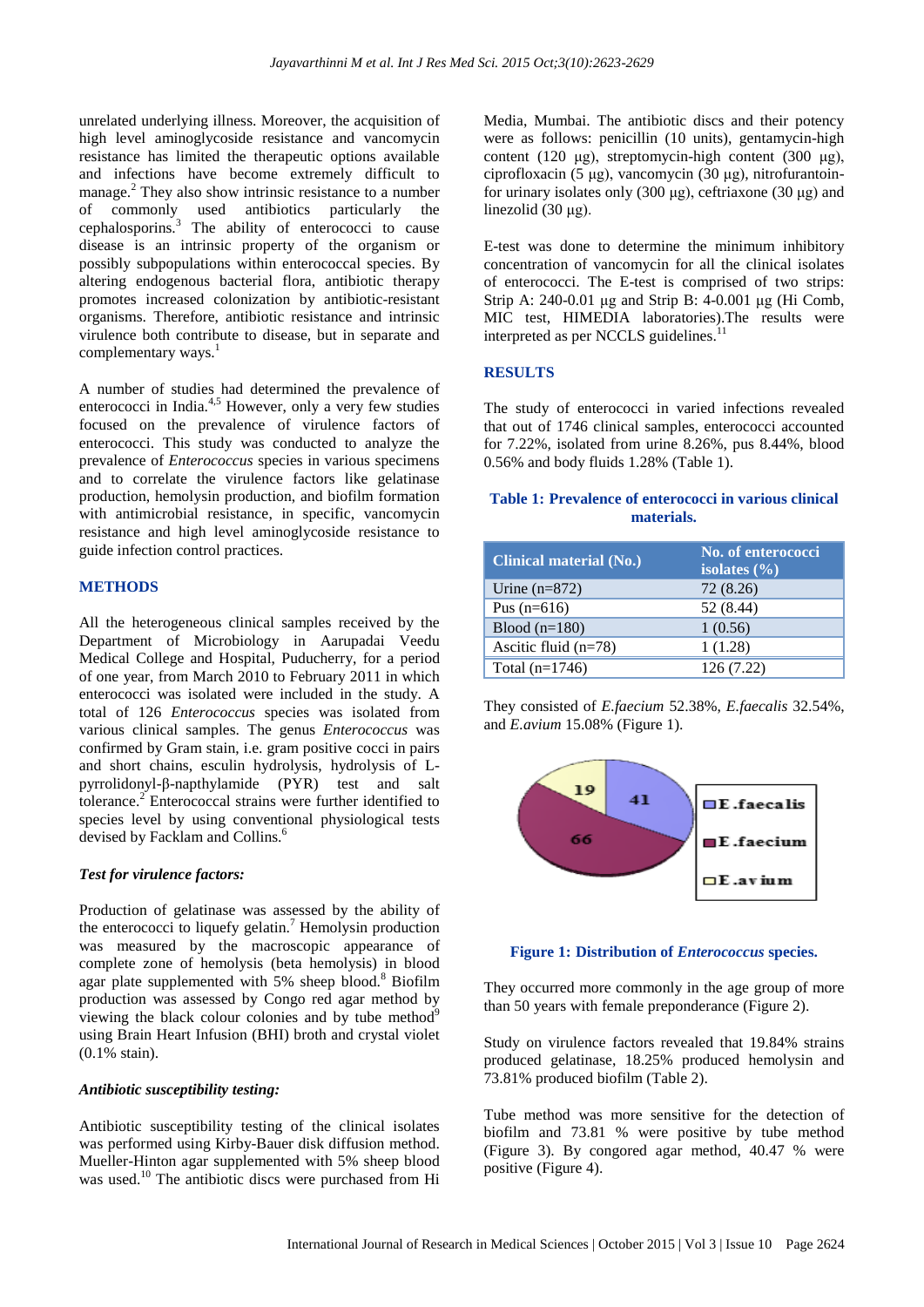

**Figure 2: Age and Sex distribution of enterococcus species.**



**Figure 3: Tube test for biofilm formation (strongly positive, moderately positive, weakly positive, negative).**



## **Figure 4: Congo red agar showing black coloured colonies indicative of biofilm formation.**

Trends in antimicrobial susceptibility to a variety of agents were also determined. All the isolates were sensitive to linezolid (100% sensitivity) and all were resistant to ceftriaxone (100% resistance), 107 (84.92%) isolates were resistant to penicillin, 84 (66.67%) isolates were resistant to ciprofloxacin, 29 (40.27%) isolates were resistant to nitrofurantoin (for urinary isolates). High level resistance to gentamycin and streptomycin were exhibited by 6 (4.76%) and 7 (5.56%) isolates respectively. Isolates resistant to vancomycin was 4 (3.17%) (Table 3) \* Vancomycin resistance detected by Disc diffusion and E- Test.

| <b>Clinical samples</b> | Gelatinase $(\% )$ | Hemolysin $(\% )$ | Biofilm $(\% )$ |
|-------------------------|--------------------|-------------------|-----------------|
| Urine $(n=72)$          | $16(22.22\%)$      | $16(22.22\%)$     | 52(72.22%)      |
| Pus $(n=52)$            | $8(15.38\%)$       | $7(13.46\%)$      | 39(75.0%)       |
| $Blood(n=1)$            | $1(100\%)$         |                   | $1(100\%)$      |
| Ascitic fluid $(n=1)$   |                    |                   | $1(100\%)$      |
| Total $(n=126)$         | 25(19.84%)         | 23(18.25%)        | 93 (73.80%)     |

**Table 2: Production of the three virulence factors in isolates from different clinical conditions.**

Minimum inhibitory concentration for Vancomycin was studied for all the isolates. All of them were within the range of 2 microgram, except 4(6.06%) isolates of *E. faecium* in which MIC was in between 30 to 60 microgram (Figure 5).

### **DISCUSSION**

Despite the fact that enterococci have been considered to have relatively low virulence, in the past few years these organisms, among all nosocomial pathogens have emerged as a significant concern.

Screening of various clinical specimens like pus, urine, blood and body fluids in our institution for a period of one year revealed that enterococci were prevalent in 7.8% of the total specimens, with wound and urine to be the major site of isolation (Table 1). The prevalence rate in our study was in accordance to the study conducted in Mumbai by Rupali S Shinde *et al* where enterococci caused approximately 5.5% of all infections.<sup>12</sup>

But a study by Anbumani *et al* from Southern India<sup>5</sup> reported that enterococci were prevalent in only 2% of the total specimens, with urine and wound to be the major site of isolation similar to our study. In contrast a study by Desai *et al*<sup>4</sup> stated a higher prevalence of 22.19% in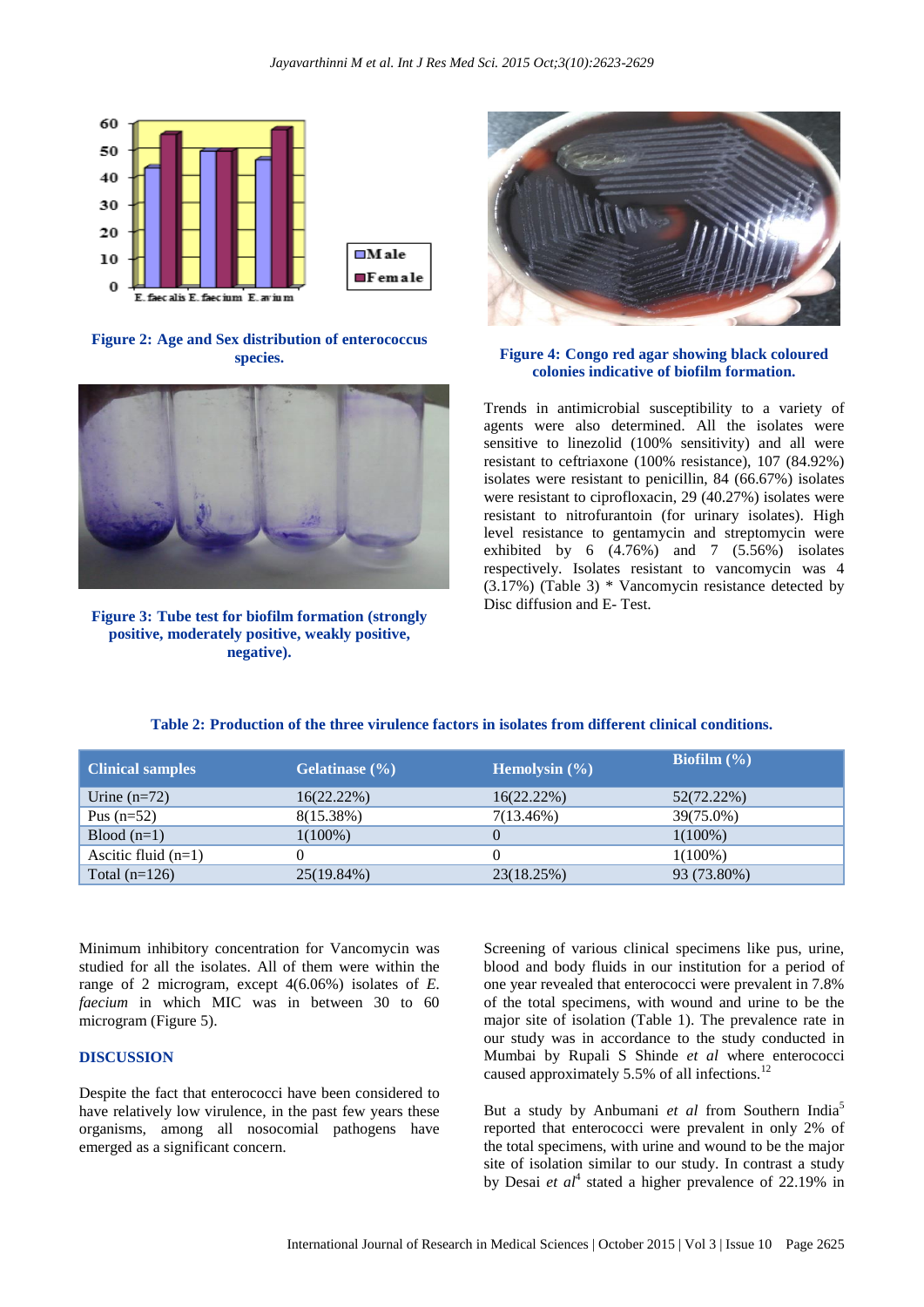Northern India. He also affirmed that enterococci isolated from various clinical specimens do not reflect the true incidence of infection caused by this organism.

The most frequent infections caused by enterococci are urinary tract infections. The second most frequent enterococcal infections generally have been intraabdominal and pelvic abscesses or post-surgery wound infections.<sup>13</sup> However, the role played by enterococci in these cases has not been fully defined, since infections of surgical wounds and of the urinary tract often resolve without specific therapy.

In this study the prevalence rate of enterococci in pus sample was 8.44% and in urine was 8.22% (Table 1). A study by Orett *et al* also showed a similar prevalence rate of 11 % in urine. $14$ 

Longer hospital stay and immunocompromised conditions are known risk factors for nosocomial infections like enterococcal infections.<sup>13</sup> Among the hospitalized patients the post-surgical patients have longer hospital stay and have more chance of cross infection. So it may be the cause for higher incidence of enterococcal isolation from surgical ward samples.

| <b>Antibiotics</b>                 | $E.$ faecalis (n=41) |          | E. faecium $(n=66)$ |          | E. avium $(n=19)$ |              | Total No. of isolates, $n=126\degree$ |
|------------------------------------|----------------------|----------|---------------------|----------|-------------------|--------------|---------------------------------------|
|                                    | $\bf No$             | $($ %)   | N <sub>0</sub>      | (%)      | N <sub>0</sub>    | (%)          |                                       |
| Penicillin                         | 31                   | 75.61    | 63                  | 95.45    | 13                | 68.42        | 107(84.92)                            |
| Gentamycin<br>$(120 \text{ ug})$   | $\theta$             | $\Omega$ | 6                   | 9.09     | $\theta$          | $\theta$     | 6(4.76)                               |
| Streptomycin<br>$(300 \text{ ug})$ | $\theta$             | $\Omega$ | 7                   | 10.60    | $\Omega$          | $\mathbf{0}$ | 7(5.56)                               |
| Ciprofloxacin                      | 28                   | 68.30    | 42                  | 63.64    | 14                | 73.68        | 84 (66.67)                            |
| Vancomycin*                        | $\Omega$             | $\Omega$ | $\overline{4}$      | 6.06     | $\Omega$          | $\theta$     | 4(3.17)                               |
| Nitrofurantoin<br>$(n=72)$         | $7(n=25)$            | 28.0     | $19(n=41)$          | 46.34    | $3(n=6)$          | 50           | 29(40.27)                             |
| Ceftriaxone                        | 41                   | 100      | 66                  | 100      | 19                | 100          | 126 (100)                             |
| Linezolid                          | $\overline{0}$       | $\theta$ | $\theta$            | $\theta$ | $\theta$          | $\theta$     | 0(0)                                  |

## **Table 3: Antibiotic resistance pattern in** *Enterococcus* **species.**



**Figure 5: E Test for determination of minimum inhibitory concentration (MIC) for vancomycin.**

Epidemiologic studies appear to conflict with respect to the association between enterococcal species and disease. Historically, the ratio of infections due to *E. faecalis* to those due to all other *Enterococcus* species was approximately 10:1. In recent years, there has been a progressive decline in this ratio of enterococcal infections. In our present study also, *E. faecium* (52.3%) was more common than *E. faecalis* (32.5%). Yet another study in Mumbai also stated that *E. faecium* was more prevalent than *E. faecalis*. <sup>15</sup> This microbiologic shift is likely to be explained in part by the emergence of VRE, in particular, the predominance of the species *E. faecium* among this subset of enterococcal isolates.

In general, enterococcal infections are distributed equally between the sexes. Although urinary tract infections are more common in healthy women than in healthy men, enterococci are an uncommon cause of uncomplicated cystitis in our settings. In accordance in our present study the incidence in females (53.17%) were found to be slightly increased as compared to the males (46.83%). This is partly in accordance with a study conducted by Katharine Bar  $et al^{16}$ , who stated that 50% of their cases were females.

Virulence among enterococci appears to have evolved in a mode and tempo that are no different from the emergence of pathogenic lineages of other species. Enterococci virulence factors include the phenotypic markers gelatinase, hemolysin, and biofilm formation.

Hemolysin is a cytolytic protein capable of lysing human, horse, and rabbit erythrocytes. Gelatinase is a protease produced by *E. faecalis* that is capable of hydrolyzing gelatin, collagen, casein, hemoglobin, and other peptides.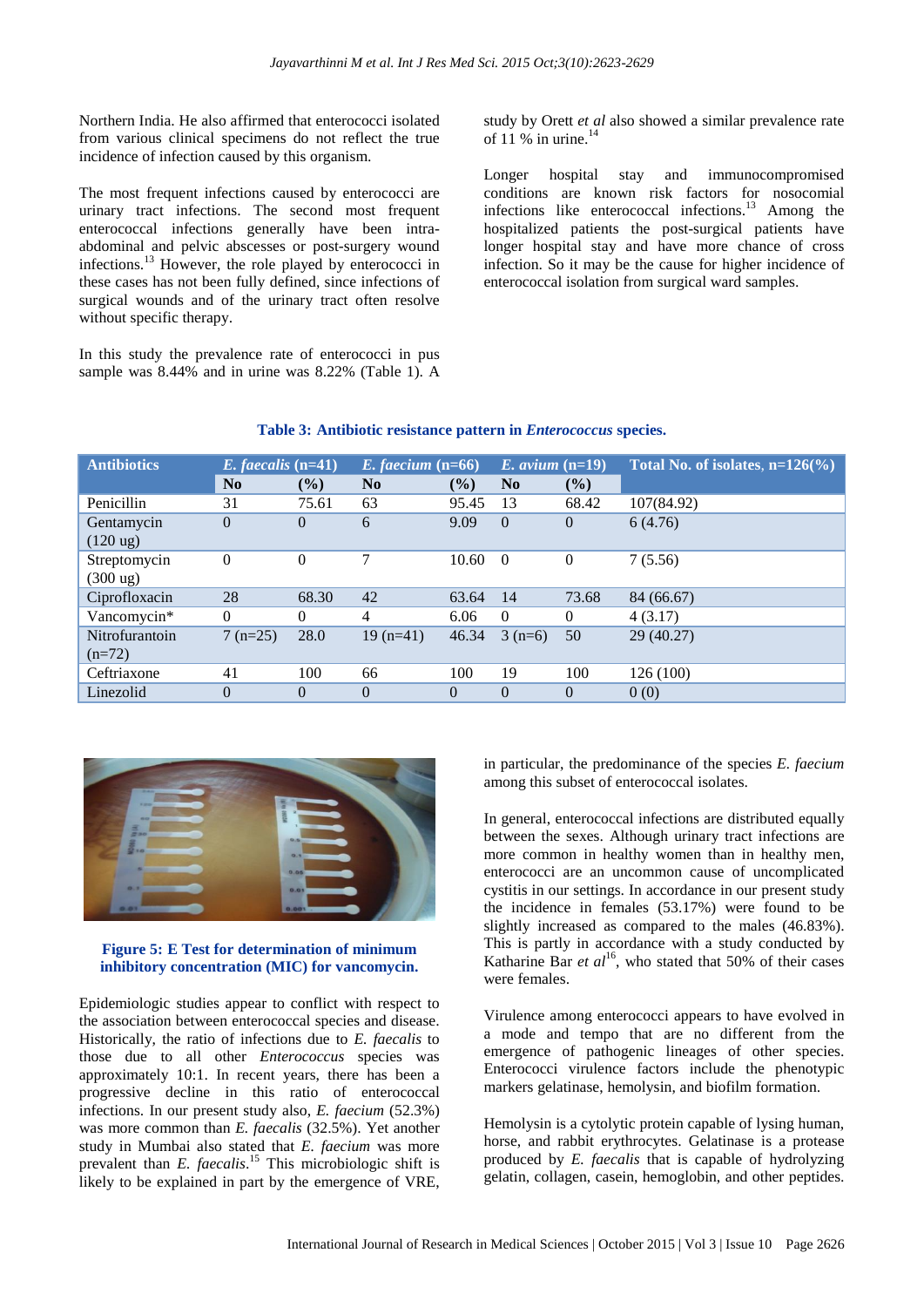Hemolysin and gelatinase producing strains of enterococcus might play a role in virulence and associated with increased severity of infection.<sup>17</sup>

The incidence of hemolysin and gelatinase production in our study was 18.25% and 19.84% respectively. This was similar to the study conducted by Masoud Alebouyeh *et al*<sup>8</sup> who demonstrated the hemolysin and gelatinase production as 16.4% and 12% respectively, in clinical isolates. However Coque *et al*<sup>17</sup> reported a significantly higher frequency of gelatinase positive phenotype in clinical isolates that is 54% of endocarditis isolates and 58% of nonendocarditis clinical isolates. His study also showed that as many as 16% of the infection-derived *Enterococcus* isolates were hemolytic. All of the isolates we studied were clinically virulent, because all were associated with bacteremic illness. However the significance of these factors in the pathogenesis of enterococcal infection needs to be elucidated in further studies.

Biofilm production is an important factor which helps the organism to adhere onto surfaces, which facilitates later in invasion and causing infection. The ability to form biofilm on medical devices is a potential virulence trait that may allow enterococci to cause infections in the expanding population of patients managed with such devices. In the present study 73.61% of the enterococcal isolates formed biofilm. According to the National Institutes of Health, biofilms are medically important, accounting for >60% of microbial infections in the  $body.<sup>18</sup>$ 

In our study by means of tube method, 93 (73.81%) isolates were positive by biofilm formation; while only 51 (40.47%) isolates were positive by congored agar method and 33 (26.19%) were negative by both methods. Also in the present study, by congored agar method very different results were obtained, 59.52% of the strains displayed red (pink to orange) colonies while 40.47% of the isolates showed black colonies, but no dry crystalline morphology was observed.

Although, there are many studies related to methods which are used to determine the biofilm production in bacteria, very few data exist on comparison of the biofilm screening methods for enterococcus. However the use of CRA test for determination of *S. aureus* biofilm formation yields inconsistent results. Mathur *et al*<sup>9</sup> tested 152 clinical isolates of staphylococci by three in vitro screening procedures (tissue culture plate, TM and CRA) for their ability to form biofilm. CRA method showed very little correlation with either of the two methods and the parameters of sensitivity (6.8%), specificity (90.2%) and accuracy (40.9%) were found as very low. Moreover in our study also, the diversity in colony colours by CRA (from red to pink or white) was variable and sometimes it was difficult to differentiate. Therefore, based on our results we are unable to recommend CRA to screen for biofilm formation.

The prevalence of three virulence factors namely biofilm, gelatinase and hemolysin was compared and contrasted (Table 2). Nosocomial strains of organisms develop various mechanisms in colonizing to cause infection. Biofilm production is an important factor which helps the organism to adhere onto surfaces, which facilitates later in invasion and causing infection. This study shows that more than 70% of the isolates produced biofilm formation.

A comparative study among the different clinical isolates with respect to production of the three virulence factors shows that biofilm production is very high (more than 70%) among isolates grown from urinary tract infection and wound infection. Thus we can say that the biofilm production in nosocomial strains of organisms is an important pathogenic factor in causing infection in the hospital environment. Other virulence factors also have a role in the occurrence of infection and in the clinical outcome.

Enterococci are intrinsically resistant to many antimicrobial agents and this intrinsic resistance to commonly used antimicrobial agents may have allowed them a cumulative advantage for further acquisition of genes encoding high-level resistance to aminoglycosides, penicillins, tetracycline, chloramphenicol, and now vancomycin.

Penicillin resistance has increased in the recent years. In the present study (Table 3), 107 (84.92%) enterococcal strains showed penicillin resistance. This was similar to a study in India where they showed 89.43% isolates resistant to pencillin.<sup>3</sup> However in a cross sectional study Simonsen *et al*<sup>19</sup> stated *E. faecalis* isolates were uniformly susceptible to ampicillin, and also only 40% of *E. faecium* isolates were resistant to ampicillin. Because penicillin is the main stay of therapy for infections due to enterococci, the organism's development of high level resistance to this drug would have important clinical implications.

Combination therapy with cell wall active agent (penicillin, ampicillin and vancomycin) and aminoglycoside (gentamycin or streptomycin) is recommended for the treatment of serious enterococcal infections. But high level resistance to aminoglycoside could nullify this combination. Therefore to distinguish this high level aminoglycoside resistance strains from simple intrinsic resistant strains is of utmost importance.

Streptomycin and gentamycin resistance in the present study was 5.56% and 4.76% respectively (Table 3). All the resistant strains belonged to *E. faecium* alone. In India (Nagpur), a study by Agarwal *et al*<sup>20</sup> reported a prevalence of high level gentamicin resistance in enterococci to be 12% whereas high level streptomycin resistance was reported to be 24.7%. However in two other studies conducted in Delhi, 36% of *E. faecium* and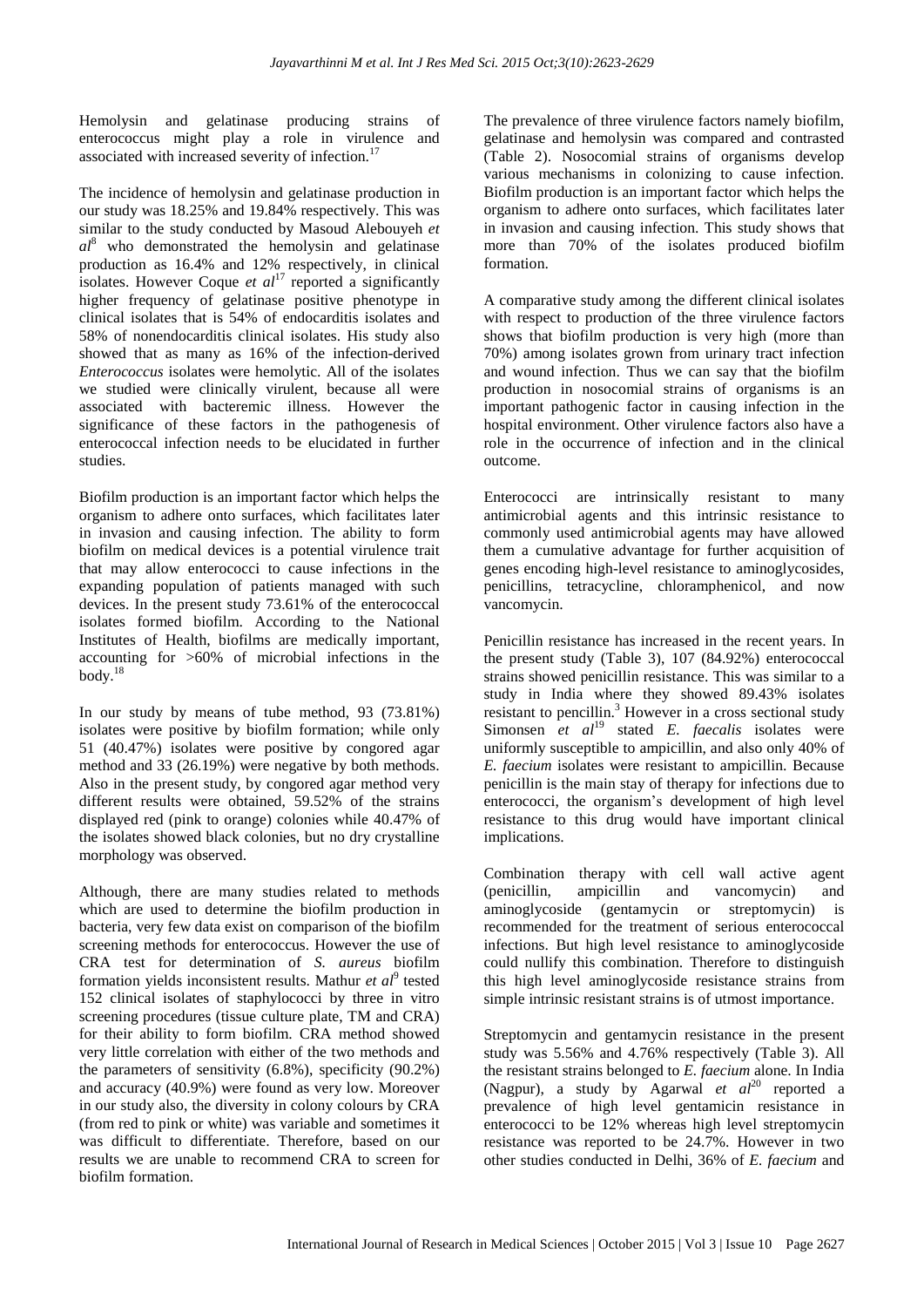50% of *E. faecalis* isolates exhibited  $HLAR<sup>21</sup>$ , and in another study 73.3% of HLAR isolates were detected.<sup>22</sup>

The emergence of vancomycin resistant enterococci (VRE) is a cause for concern because of the limited therapeutic options for treating serious infections and because of their potential to transfer vancomycinresistance genes to other organisms, such as methicillinresistant Staphylococcus aureus. Also, VRE has spread throughout the world to become a major cause of nosocomial infections. Moreover infections due to VRE may be associated with greater morbidity, mortality, lengths of stay and hospital costs than those due to vancomycin-susceptible enterococci (VSE) and independent of co-morbid conditions that may have led to infection $^{23}$ 

In our study, determination of vancomycin resistance was performed in all the 126 isolates of enterococci by disc diffusion assay and MIC by E-test. The E-test is a new in vitro susceptibility testing method used for quantitative determination of susceptibility to antimicrobial agents. Etest technology is based on the diffusion of a defined continuous antimicrobial gradient from a thin plastic strip, producing an organism inhibition ellipse whose intercepts with the graded test carrier indicate MICs. $^{24}$ 

All the isolates of *E. faecalis*, 41(100%) and *E. avium*, 19(100%), minimum inhibitory concentration (MIC) for vancomycin were less than 2 microgram. Whereas, among the 66 isolates of *E. faecium*, 62 (93.94%), MIC was less than 2 microgram, while the remaining 4 (6.06%) MIC was in between 30 to 60 microgram (Figure 6). Only 4 isolates of *E. faecium* were resistant to vancomycin both by disk diffusion and E-test, which is only 3.17 % were resistant to vancomycin of MIC value in between 30 to 60 microgram. It indicates that vancomycin resistance is low in our region which was in accordance to a study conducted by Ragandale *et al*. 3

Other antibiotics like ciprofloxacin and nitrofurantoin showed high resistance (Table 3). Resistance was 66.67% for ciprofloxacin and 40.27% for Nitrofurantoin. This was in accordance with the study conducted by Vittal P Prakash *et al*<sup>25</sup> who found ciprofloxacin resistance to be 63%. All the isolates were resistant to Ceftriaxone (Table 3). This is due to factor that all the enterococci exhibit intrinsic resistance to cephalosporins.<sup>13</sup> In the present study 100% sensitivity to linezolid was observed (Table 3). This was in accordance with the study conducted by Gupta V *et al*. <sup>26</sup> Linezolid may be of utmost utility for multidrug resistant strains.

## **CONCLUSION**

This study confirms the worldwide trend in increasing occurrence of enterococci and the emerging pattern of antimicrobial resistance among such isolates. Our study demonstrated that *E. faecium* is now emerging as the predominant enterococcal isolate from human infections and thus the changing epidemiology of enterococcal infections. Biofilm was the most common virulence factor seen in our isolates. Given the growing importance of Enterococcus species as nosocomial pathogens the identification of virulence factors associated with enterococcal invasiveness and disease severity will be an important subject of future investigations. Development of other mechanisms like blocking of Enterococcal biofilm production or inhibiting the action of other virulence factors may provide an alternate method of therapy in the face of antimicrobial resistance infections. Finally the problem of VRE may not be very high in India as also seen in our institution at present but monitoring of VRE is the need of the hour since it appears to be an emerging pathogen in India.

### **ACKNOWLEDGEMENTS**

Authors sincerely thank all the faculty and staff of Department of Microbiology, Aarupadai Veedu Medical College and Hospital, Puducherry, for their constant support. Authors also acknowledge the immense help received from the scholars who articles are cited and included in references of this manuscript. The authors are also grateful to authors/editors/ publishers of all those articles, journals and books from where the literature for this article has been reviewed and discussed.

### *Funding: No funding sources*

*Conflict of interest: None declared Ethical approval: The study was approved by the Institutional Ethics Committee*

## **REFERENCES**

- 1. Murray BE. The life and times of the Enterococcus. Clin Microbiol Rev 1990;3:46-65.
- 2. Karmarkar, M.G, Gershom, Edwin S, Mehta, P.R, Enterococcal infections with special reference to phenotypic characterization & drug resistance. Indian Journal of Medical Research, May 2004.
- 3. RagandoleVA, Agarwal G, Jalgaonkar SV. Study of Antimicrobial Resistance in Enterococci. Indian J Med Microbiol Dec 2007,pp 286-287.
- 4. Desai PJ, Pandit D, Mathur M, GogateA, Prevalence, identification and distribution of various species of enterococci isolated from clinical specimens with special reference to urinary tract infection in catheterized patients. Indian J Med Microbiol 2001;19:132-7.
- 5. Anbumani Narayanaswamy, Rajalakshmi K, Mallika Varadharajan, Speciation and antimicrobial susceptibility pattern of Enterococci from a tertiary health care center of south India. Journal of Pharmacy Research 2011,4(4),989-990.
- 6. Facklam RR and Collins MD: Identification of enterococcus species isolated from human infections by a conventional test scheme, Journal of clinical microbiology, apr.1989,pp 731-734.